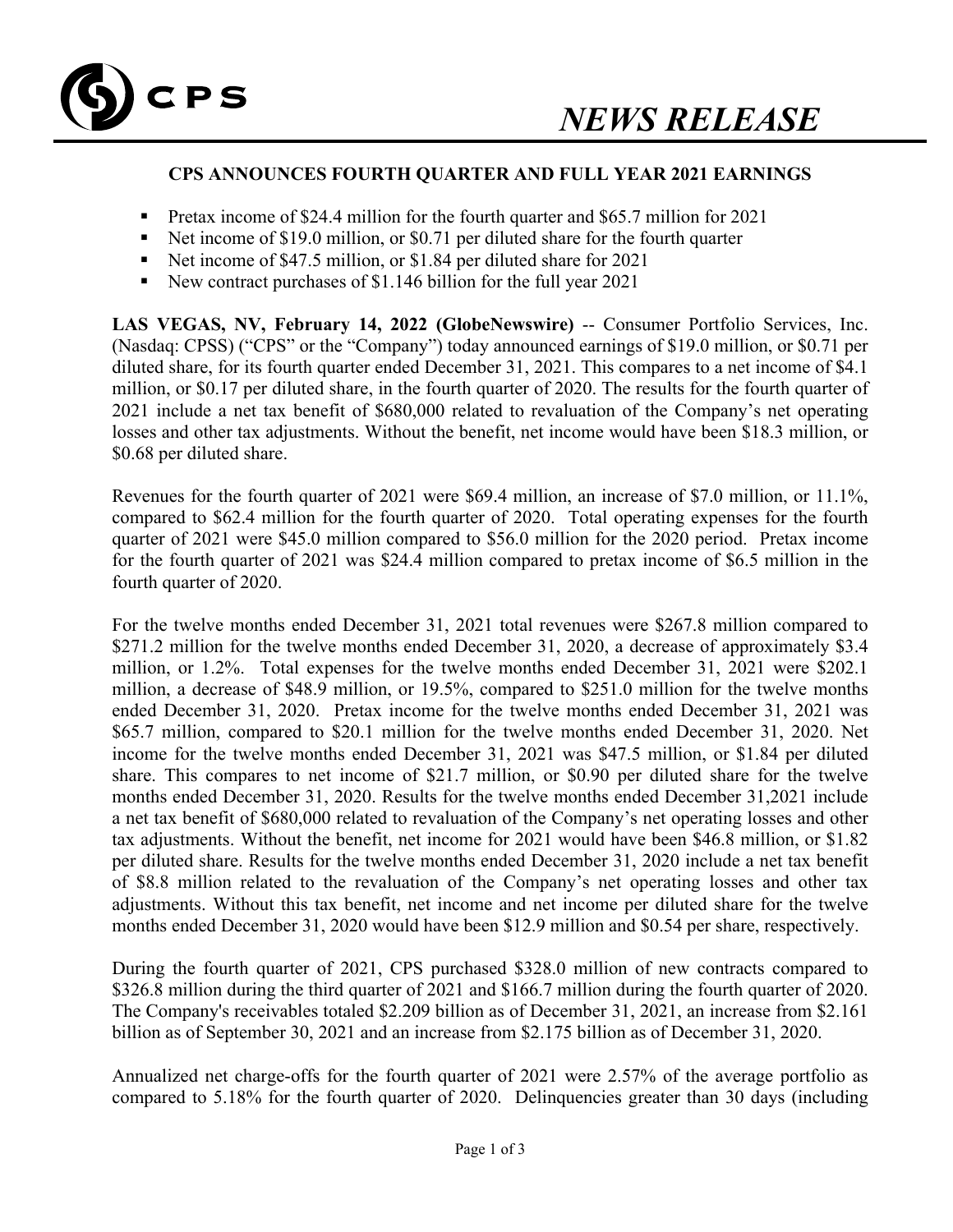repossession inventory) were 10.53% of the total portfolio as of December 31, 2021, as compared to 12.08% as of December 31, 2020.

"We are excited to report the best full year financial results in the history of CPS," said Charles E. Bradley, President and Chief Executive Officer. "We originated \$1.1 billion in new finance receivables, a 54% increase over 2020 and a 14% increase over 2019. Our credit performance remains strong, and the capital markets continue to be receptive to our quarterly securitizations."

## *Conference Call*

CPS announced that it will hold a conference call on February 15, 2022, at 1:00 p.m. ET to discuss its quarterly operating results. Those wishing to participate by telephone may dial-in at 877 312- 5502 or 253 237-1131 approximately 10 minutes prior to the scheduled time. The conference identification number is 9319729.

A replay of the conference call will be available between February 15, 2022 and February 22, 2022, beginning two hours after conclusion of the call, by dialing 855 859-2056 or 404 537-3406 for international participants, with conference identification number 9319729. A broadcast of the conference call will also be available live and for 90 days after the call via the Company's web site at www.consumerportfolio.com.

## *About Consumer Portfolio Services, Inc.*

Consumer Portfolio Services, Inc. is an independent specialty finance company that provides indirect automobile financing to individuals with past credit problems or limited credit histories. We purchase retail installment sales contracts primarily from franchised automobile dealerships secured by late model used vehicles and, to a lesser extent, new vehicles. We fund these contract purchases on a long-term basis primarily through the securitization markets and service the contracts over their lives.

*Forward-looking statements in this news release include the Company's recorded figures representing allowances for remaining expected lifetime credit losses, its pandemic-related markdown of carrying value for the portion of its portfolio accounted for at fair value, its pandemic-related charge to the provision for credit losses for the its legacy portfolio, its estimates of fair value (most significantly for its receivables accounted for at fair value), its provision for credit losses, its entries offsetting the preceding, and figures derived from any of the preceding. In each case, such figures are forward-looking statements because they are dependent on the Company's estimates of losses to be incurred in the future. The accuracy of such estimates may be adversely affected by various factors, which include (in addition to risks relating to the COVID-19 pandemic and to the economy generally) the following: possible increased delinquencies; repossessions and losses on retail installment contracts; incorrect prepayment speed and/or discount rate assumptions; possible unavailability of qualified personnel, which could adversely affect the Company's ability to service its portfolio; possible increases in the rate of consumer bankruptcy filings, which could adversely affect the Company's rights to collect payments from its portfolio; other changes in government regulations affecting consumer credit; possible declines in the market price for used vehicles, which could adversely affect the Company's realization upon repossessed vehicles; and economic conditions in geographic areas in which the Company's business is concentrated. The accuracy of such estimates may also be affected by the effects of the COVID-19 pandemic and of governmental responses to said pandemic, which have included prohibitions on certain means of enforcement of receivables, and may include additional restrictions, yet unknown, in the future. Any or all such factors also may affect the Company's future financial results, as to which there can be no assurance. Any implication that the results of the most recently completed quarter are indicative of future results is disclaimed, and the reader should draw no such inference. Factors such as those identified above in relation to losses to be incurred in the future may affect future performance.* 

# *Investor Relations Contact*

Jeffrey P. Fritz, Chief Financial Officer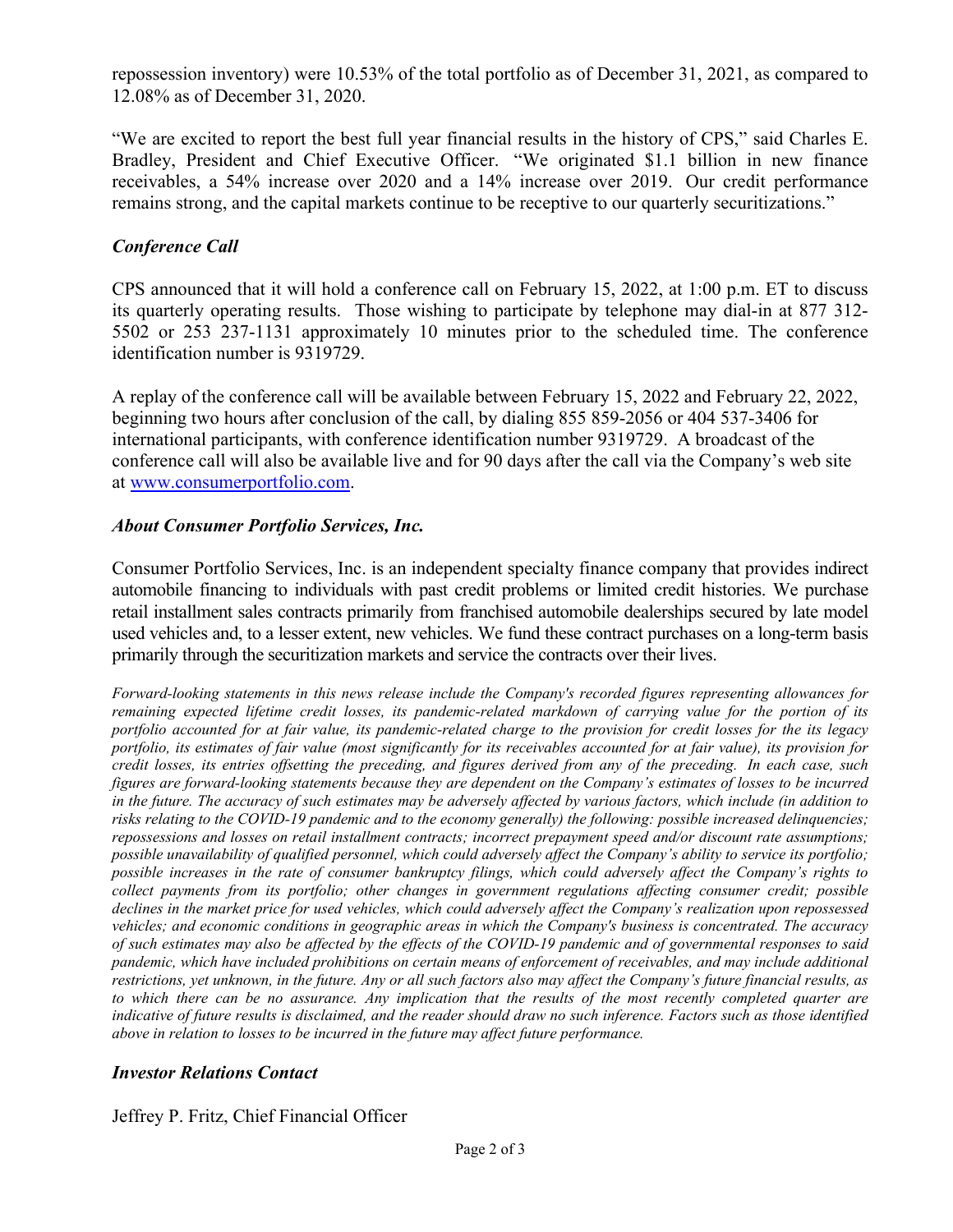844 878-2777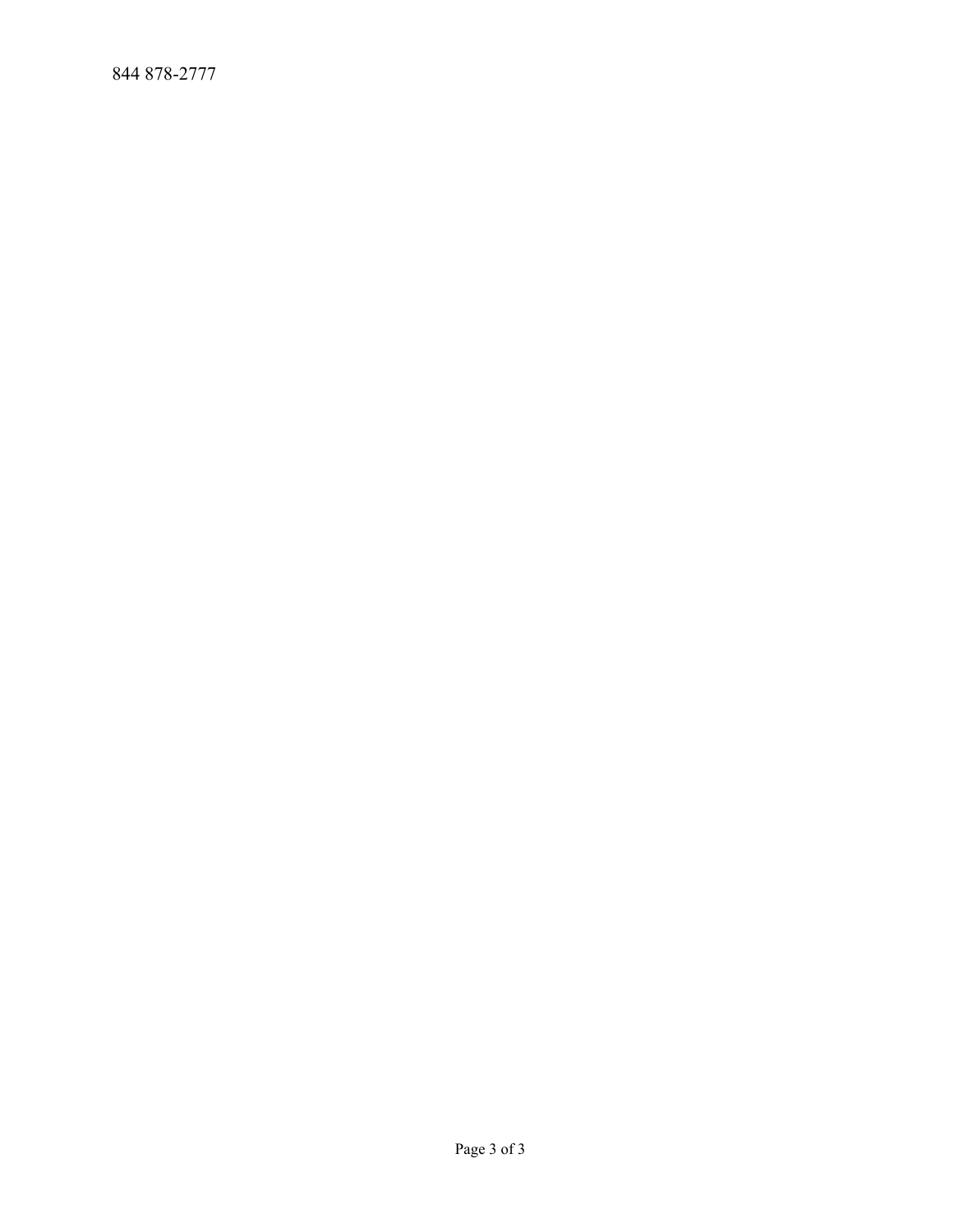#### **Consumer Portfolio Services, Inc. and Subsidiaries Condensed Consolidated Statements of Operations (In thousands, except per share data) (Unaudited)**

|                                                    |              |          | Three months ended |          | Twelve months ended<br>December 31, |           |      |           |  |  |
|----------------------------------------------------|--------------|----------|--------------------|----------|-------------------------------------|-----------|------|-----------|--|--|
|                                                    |              |          | December 31,       |          |                                     |           |      |           |  |  |
|                                                    |              | 2021     |                    | 2020     |                                     | 2021      | 2020 |           |  |  |
| <b>Revenues:</b>                                   |              |          |                    |          |                                     |           |      |           |  |  |
| Interest income                                    | \$           | 67,715   | \$                 | 67,710   | \$                                  | 266,266   | \$   | 294,982   |  |  |
| Mark to finance receivables measured at fair value |              |          |                    | (6, 477) |                                     | (4, 417)  |      | (29, 528) |  |  |
| Other income                                       |              | 1,650    |                    | 1,201    |                                     | 5,962     |      | 5,707     |  |  |
|                                                    |              | 69,365   |                    | 62,434   |                                     | 267,811   |      | 271,161   |  |  |
| <b>Expenses:</b>                                   |              |          |                    |          |                                     |           |      |           |  |  |
| Employee costs                                     |              | 22,756   |                    | 19,372   |                                     | 80,534    |      | 80,198    |  |  |
| General and administrative                         |              | 11,582   |                    | 7,630    |                                     | 34,616    |      | 31,981    |  |  |
| Interest                                           |              | 16,980   |                    | 22,962   |                                     | 75,239    |      | 101,338   |  |  |
| Provision for credit losses                        |              | (13,000) |                    |          |                                     | (14, 590) |      | 14,113    |  |  |
| Other expenses                                     |              | 6,667    |                    | 5,996    |                                     | 26,266    |      | 23,411    |  |  |
|                                                    |              | 44,985   |                    | 55,960   |                                     | 202,065   |      | 251,041   |  |  |
| Income before income taxes                         |              | 24,380   |                    | 6,474    |                                     | 65,746    |      | 20,120    |  |  |
| Income tax expense (benefit)                       |              | 5,415    |                    | 2,331    |                                     | 18,222    |      | (1,557)   |  |  |
| Net income                                         | <sup>S</sup> | 18,965   | -S                 | 4,143    | \$                                  | 47,524    | -S   | 21,677    |  |  |
| Earnings per share:                                |              |          |                    |          |                                     |           |      |           |  |  |
| Basic                                              | \$           | 0.88     | \$                 | 0.18     | \$                                  | 2.11      | \$   | 0.96      |  |  |
| Diluted                                            | \$           | 0.71     | \$                 | 0.17     | \$                                  | 1.84      | \$   | 0.90      |  |  |
| Number of shares used in computing earnings        |              |          |                    |          |                                     |           |      |           |  |  |
| per share:                                         |              |          |                    |          |                                     |           |      |           |  |  |
| Basic                                              |              | 21,661   |                    | 22,555   |                                     | 22,562    |      | 22,611    |  |  |
| Diluted                                            |              | 26,813   |                    | 24,537   |                                     | 25,780    |      | 24,003    |  |  |

### **Condensed Consolidated Balance Sheets (In thousands) (Unaudited)**

|                                              | December 31,<br>2021 | December 31,<br>2020 |  |  |
|----------------------------------------------|----------------------|----------------------|--|--|
| Assets:                                      |                      |                      |  |  |
| Cash and cash equivalents                    | \$<br>29,928         | S<br>13,466          |  |  |
| Restricted cash and equivalents              | 146,620              | 130,686              |  |  |
| Finance receivables measured at fair value   | 1,749,098            | 1,523,726            |  |  |
| Finance receivables                          | 232,390              | 492,133              |  |  |
| Allowance for finance credit losses          | (56,206)             | (80,790)             |  |  |
| Finance receivables, net                     | 176,184              | 411,343              |  |  |
| Deferred tax assets, net                     | 19,575               | 28,512               |  |  |
| Other assets                                 | 38,173               | 38,162               |  |  |
|                                              | \$.<br>2,159,578     | 2,145,895<br>\$.     |  |  |
| <b>Liabilities and Shareholders' Equity:</b> |                      |                      |  |  |
| Accounts payable and accrued expenses        | S<br>43,648          | S<br>43,112          |  |  |
| Warehouse lines of credit                    | 105,610              | 118,999              |  |  |
| Residual interest financing                  | 53,682               | 25,426               |  |  |
| Securitization trust debt                    | 1,759,972            | 1,803,673            |  |  |
| Subordinated renewable notes                 | 26,459               | 21,323               |  |  |
|                                              | 1,989,371            | 2,012,533            |  |  |
| Shareholders' equity                         | 170,207              | 133,362              |  |  |
|                                              | S.<br>2,159,578      | S<br>2,145,895       |  |  |